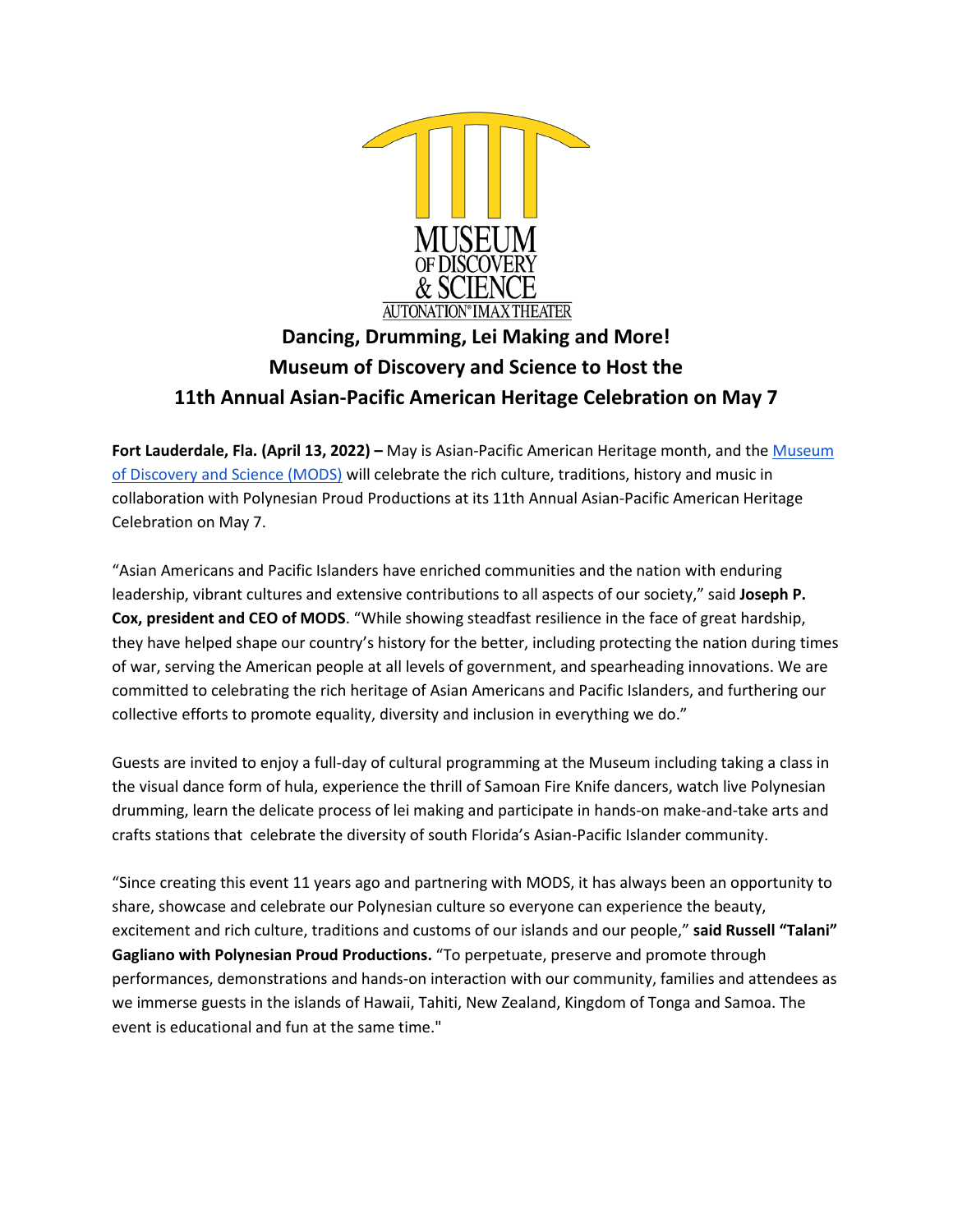Asian Americans and Pacific Islanders (AAPI) have contributed significantly to many facets of American culture and society, including science and medicine, literature and art, sports and recreation, government and politics, and activism and law. In 2021, Kamala Harris became the first Asian American Vice President of the United States. Today, Asian Americans and Pacific Islanders are the fastest growing racial group in the United States.

The month of May was chosen for AAPI Heritage Month because it commemorates the immigration of the first Japanese people to the United States on May 7, 1843. May also is a significant month because it recognizes Golden Spike Day, May 10, 1869, which marks the completion of the transcontinental railroad that was built with significant contributions from Chinese workers.

This event is included with admission to the Museum. Tickets can be purchased online at [mods.org/asianpacific](http://www.mods.org/asianpacific) or by visiting the Museum box office upon arrival**.** 

###

#### **ABOUT THE MUSEUM OF DISCOVERY AND SCIENCE (MODS):**

Founded in 1976 as the Discovery Center, today the Museum of Discovery and Science (MODS) is at the forefront of science education, innovation and exploration. MODS connects people to inspiring science. The Museum encompasses more than 150,000 square feet of interactive exhibits. This includes all of our permanent and traveling exhibits, as well as our outdoor Science Park. Families can enjoy super science shows and demonstrations, wild Creature Feature animal encounters, private experiences, mindblowing Makerspace labs, cool camps, unforgettable birthday parties, engaging field trips and STEM curricula, professional development workshops for educators, distinguished speakers, and more. In addition to daily hours, MODS' STEMobile delivers STEM education on location across South Florida! A STEMobile experience ranges from one-hour to full-day with programming for pre-kindergarten through adult and is available for schools, community centers, corporate team building and special events! All programs can be customized for time, group size and age group. Book a STEMobile visit today. Free programs and scholarships are available!

The Museum celebrates diversity and welcomes visitors from all walks of life. The Museum hours are Monday through Saturday 10 a.m. to 5 p.m. and Sunday 12 p.m. to 5 p.m. MODS is located downtown at 401 SW Second Street, Fort Lauderdale, Florida 33312. For more information about the Museum, please visit [mods.org](http://mods.org/) or call 954.467.MODS (6637).

Like us or follow us on Social Media.

Facebook: [facebook.com/modsftl](http://www.facebook.com/MODSFTL) Twitter[:](http://www.twitter.com/modsftl) [twitter.com/modsftl](http://www.twitter.com/modsftl) Instagram: [instagram.com/modsftl](http://www.instagram.com/modsftl)

#### **MEDIA CONTACTS:**